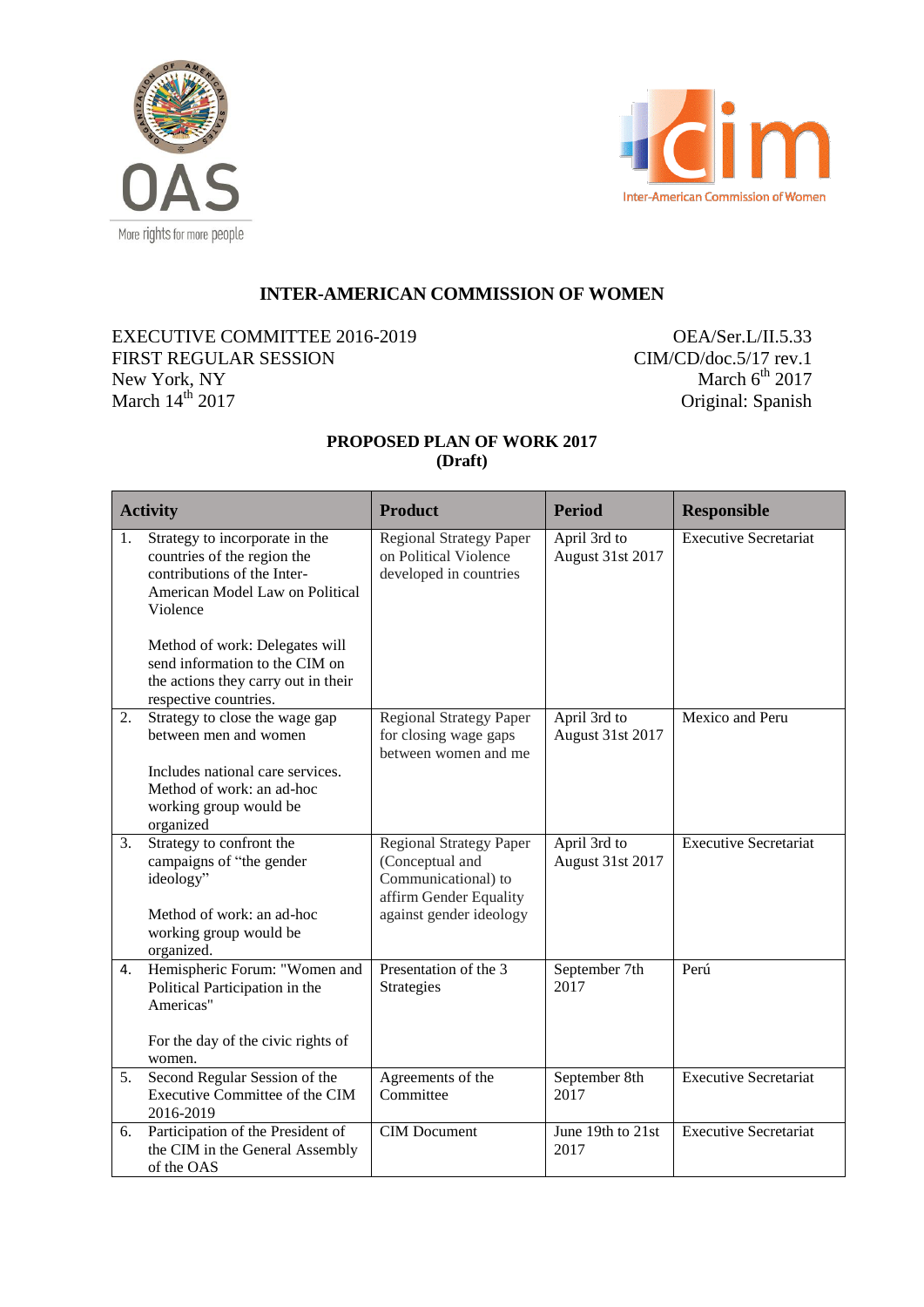#### **1. Regional Strategy to incorporate in the countries of the region the contributions of the Inter-American Model Law on Political Violence**

With the objective of advancing the inclusion of women in the region in the fundamental decisions for the development of our countries, it is considered important to implement measures that promote the presence of women in politics, from all instances, State and institutions and Ministries that ensure the rights of women.

In that sense, legislative reforms are indispensable to achieve the changes that are needed and this task involves everyone from the work we do as high state authorities. In terms of political participation, there are countries with normative advances in this area, such as Bolivia, which is the first country in Latin America and the second in the world to apply parity in democracy.

At the VI Conference of States Party to the Convention of Belém do Pará, held in October 2015, the *Declaration on Political Violence and Harassment against Women*<sup>1</sup> was adopted and it was agreed to strengthen the institutional capacities of States and political parties To respond to violence and / or political harassment against women, which included, inter alia, the development of a normative proposal as a reference and to promote legislation.<sup>2</sup>

The problem of violence and political harassment against women reveals that the achievement of political parity in democracy is not exhausted by the adoption of quotas or electoral parity, but requires a comprehensive approach that ensures by Equality of women and men in all state institutions and political organizations, and on the other hand, to ensure that the conditions in the political exercise of office are free from discrimination and violence at all levels and political life.

#### **2. Strategy to close the wage gap between men and women**

Gender discrimination in the labor market occurs in all countries, women continue to face higher unemployment rates, are over represented in the informal sector, receive lower wages and have a disproportionate burden of family responsibilities.

In the region, structural gaps remain difficult to overcome.<sup>3</sup> Most women are in the low productivity sector group (agriculture, trade, communal services, personal services), do not enjoy equal participation within the whole of the business sector, and their companies tend to be smaller and grow to a pace slower than men's.

According to the Global Gender Gap Report 2015 prepared and published by the World Economic Forum; in economic terms the gap has closed only 3%, and advances towards equal pay and parity in the labor market have stagnated notably since 2009-2010. If this trend is extrapolated, the world will take 118 years (until 2133) to close the economic gap completely.

Other studies have estimated the wage gaps between women and men with equal ages and equal levels of education (UNDP, ECLAC, UN Women, ILO: 2013. See [www.americalatinagenera.com\)](http://www.americalatinagenera.com/).

The ECLAC Gender Equality Observatory has warned that gender wage gaps are an obstacle to women's economic autonomy and overcoming inequality in Latin America. Receiving the same salary for equal work is a prerequisite for them to achieve economic autonomy and progress in gender equality.

1

<sup>1</sup> Document: MESECVI-VI/doc.117/15.rev2

<sup>2</sup> Thirteenth Meeting of the Committee of Experts. CEVI presented the Draft Model Law

<sup>3</sup> See:<http://www.oas.org/en/CIM/docs/>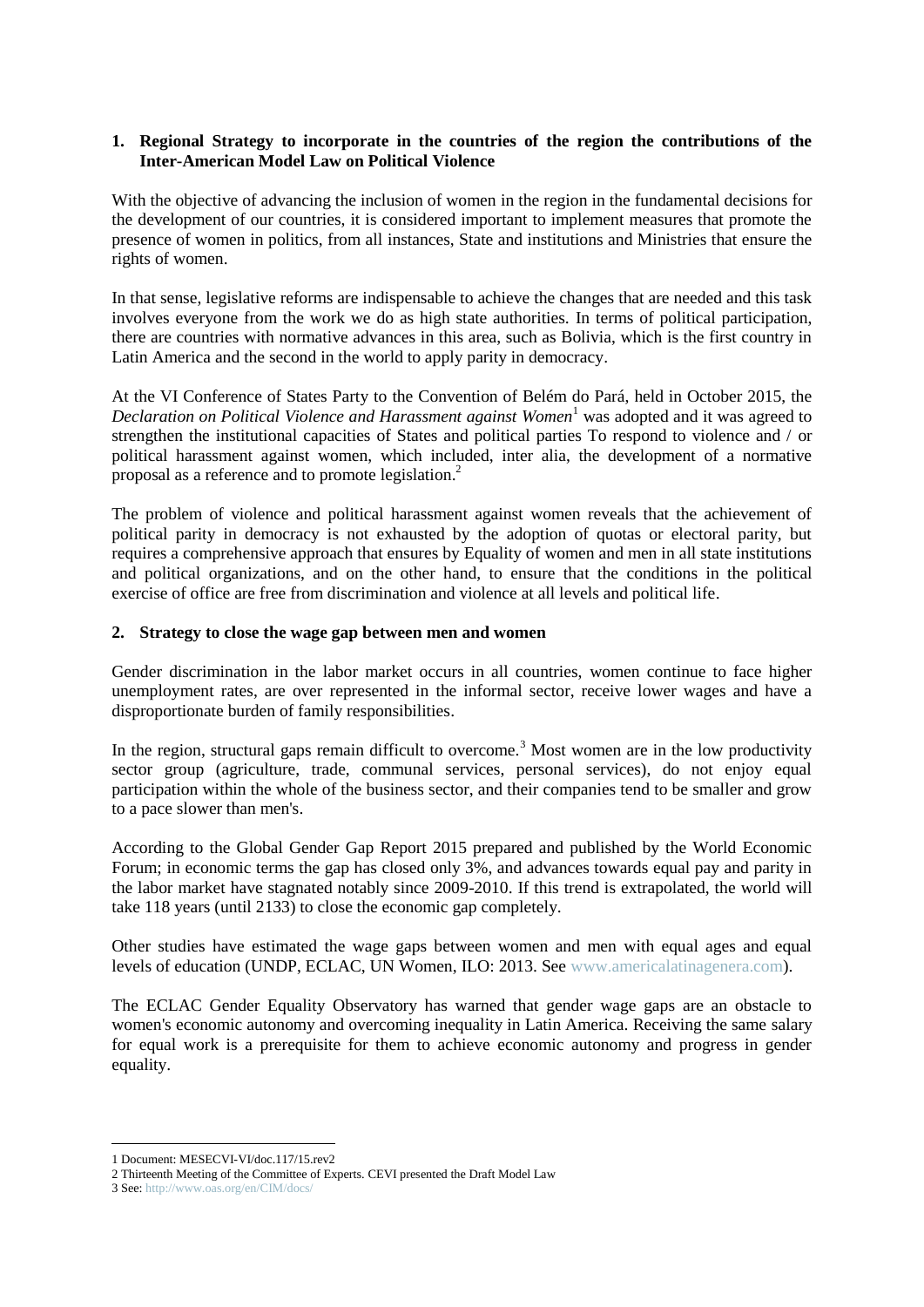In this sense, the proposal to develop a regional strategy for the closing of the wage gap between women and men arises, as it is discriminatory and vulnerable to the economic rights of women. It is also one of the tools that will contribute to breaking the perverse circle of gender violence of which many women are victims.

## **3. Strategy to differentiate gender equality from "the gender ideology"**

The countries of the region are facing campaigns that seek to discredit the incorporation of gender equality in national public policies in education and health, by religious movements.

The campaigns that are being carried out show that there is a tendency to combat all progressive initiatives based on gender equality. The actions of these campaigns only seek to contribute to the affectation of the rights of women and LGTBI people. On the contrary, what is sought with gender equality is that both men and women are treated in equal rights, freedoms and opportunities. Principles that have been recognized in various international instruments for protection of human rights and rights that are formally accepted in a universal manner and which are currently embodied in the United Nations Sustainable Development Goals (SDG), specifically SDG #5, which seeks to achieve gender equality and empower all women and girls.

Gender equality and the right to non-discrimination are rights in and of themselves and have an intrinsic value widely recognized by OAS Member States. The OAS General Secretariat's Institutional Policy on Gender Equity and Equality, Diversity and Human Rights<sup>4</sup> is based on the principles of gender equality and equity, mainstreaming and institutionalizing the gender equality and rights, empowerment, diversity and Intersectionality, and transparency and access to information. Egalitarian treatment and the recognition of rights are essential features of modern democracies.

It is important to build a joint and coordinated communication strategy to inform the importance of gender equality in public policies as a guarantee of the rule of law and respect for the human rights of all. A strategy that should be developed in a sustained way in the long term and with impact actions.

# **4. Hemispheric Forum: "Women and Political Participation in the Americas"**

As part of the Second Session of the CIM Executive Committee, to be held on September 8<sup>th</sup> 2017 and the Women's Civic Rights Day in Peru, it is proposed to hold the Hemispheric Forum: "Women and Political Participation in Americas" on September 7<sup>th</sup> 2017.

The objective of the Forum is to discuss and reach consensus on the strategy for the substantial improvement of the political exercise and representation in positions of citizen choice of national and local responsibility in our countries of the region.

The political participation of women in the region has always been in the minority. In modern democracy, the concept of citizenship implies belonging to a political community, based on civil and political, social, cultural and economic rights, formally attributed. This conception involves: a) The inclusion of people in the community, and b) The sharing of duties, rights and social ideas or conceptions about public powers; as well as a civic or political culture.

Gender democracy requires reflection and changes on power structures at the political level and a reassessment of gender roles. The analysis goes beyond equality of opportunity. Equal opportunities have to do with access and equal enjoyment of the rights to education, health, and the reconciliation of work and family life, among others. This is commonly considered from equating the enjoyment of these rights for women, in a standard similar to that of men. Gender democracy on its part involves the construction of a platform that is of common application for women and men.

<u>.</u>

<sup>4</sup> Executive Order N° 16-03[: http://www.oas.org/legal/english/gensec/EXOR1603.pdf](http://www.oas.org/legal/english/gensec/EXOR1603.pdf) (22.02 2017).